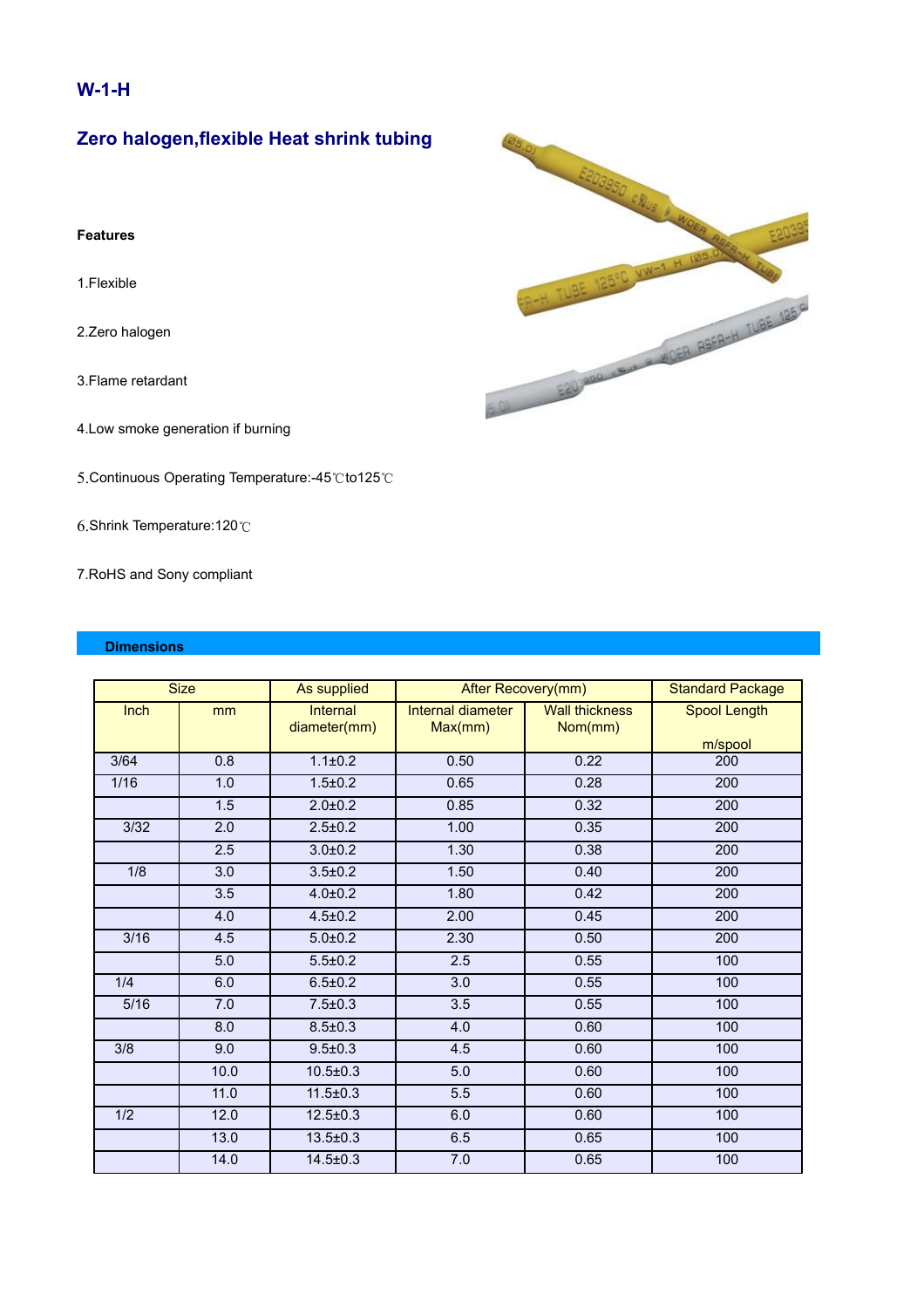| 5/8            | 15.0  | $15.5 \pm 0.4$  | 7.5              | 0.70 | 100 |
|----------------|-------|-----------------|------------------|------|-----|
|                | 16.0  | $16.5 \pm 0.4$  | $\overline{8.0}$ | 0.70 | 100 |
|                | 17.0  | $17.5 \pm 0.4$  | 8.5              | 0.70 | 100 |
| 3/4            | 18.0  | $19.0 \pm 0.5$  | 9.0              | 0.80 | 100 |
|                | 20.0  | $21.0 \pm 0.5$  | 10.0             | 0.80 | 100 |
|                | 22.0  | $23.0 \pm 0.5$  | 11.0             | 0.80 | 100 |
| $\mathbf{1}$   | 25.0  | $26.0 \pm 0.5$  | 12.5             | 0.90 | 50  |
|                | 28.0  | $29.0 \pm 0.5$  | 14.0             | 0.90 | 50  |
| $1 - 1/4$      | 30.0  | $31.5 \pm 1.0$  | 15.0             | 0.95 | 50  |
|                | 35.0  | $36.5 \pm 1.0$  | 17.5             | 1.00 | 50  |
| $1 - 1/2$      | 40.0  | $41.5 \pm 1.0$  | 20.0             | 1.00 | 50  |
|                | 45.0  | $46.5 \pm 1.0$  | 22.5             | 1.00 | 25  |
| $\overline{2}$ | 50.0  | $\geqslant$ 50  | 25.0             | 1.00 | 25  |
|                | 60.0  | $\geqslant 60$  | 31.0             | 1.30 | 25  |
|                | 70.0  | $\geqslant$ 70  | 36.0             | 1.30 | 25  |
| 3              | 80.0  | $\geqslant$ 80  | 41.0             | 1.46 | 25  |
|                | 90.0  | $\geqslant$ 90  | 46.0             | 1.46 | 25  |
| 4              | 100.0 | $\geqslant$ 100 | 51.0             | 1.46 | 25  |
| 5              | 120.0 | $\geqslant$ 120 | 61.0             | 1.56 | 25  |
| 6              | 150.0 | $\geqslant$ 150 | 76.0             | 1.56 | 25  |
| $\overline{7}$ | 180.0 | $\geqslant$ 180 | 91.0             | 1.56 | 25  |

## **Technical Date: Physical**

| <b>Property</b>                   | <b>Test Method</b>  | <b>Typical Performance</b> |
|-----------------------------------|---------------------|----------------------------|
| Tensile Strength(Mpa)             | <b>ASTM D2671</b>   | 10.4MPa                    |
| $Elongation(\% )$                 | <b>ASTM D2671</b>   | 200%                       |
| Tensile Strength after Heat aging | UL224 158℃ X168hrs  | $\geq 7.3$                 |
| Elongation after aging(%)         | UL224 158°c X168hrs | $\geqslant$ 100            |
| Heat shock                        | UL224 225°c X4hrs   | No dripping                |
|                                   |                     | No cracking                |

### **Electrical**

| <b>Property</b>           | <b>Test Method</b> | <b>Typical Performance</b>                     |
|---------------------------|--------------------|------------------------------------------------|
| Dielectric Strength       | <b>IEC 243</b>     | $\geq$ 15kv/mm                                 |
| <b>Volume Resistivity</b> | <b>IEC 93</b>      | $\geq 1 \times 10^{14} \Omega \cdot \text{cm}$ |